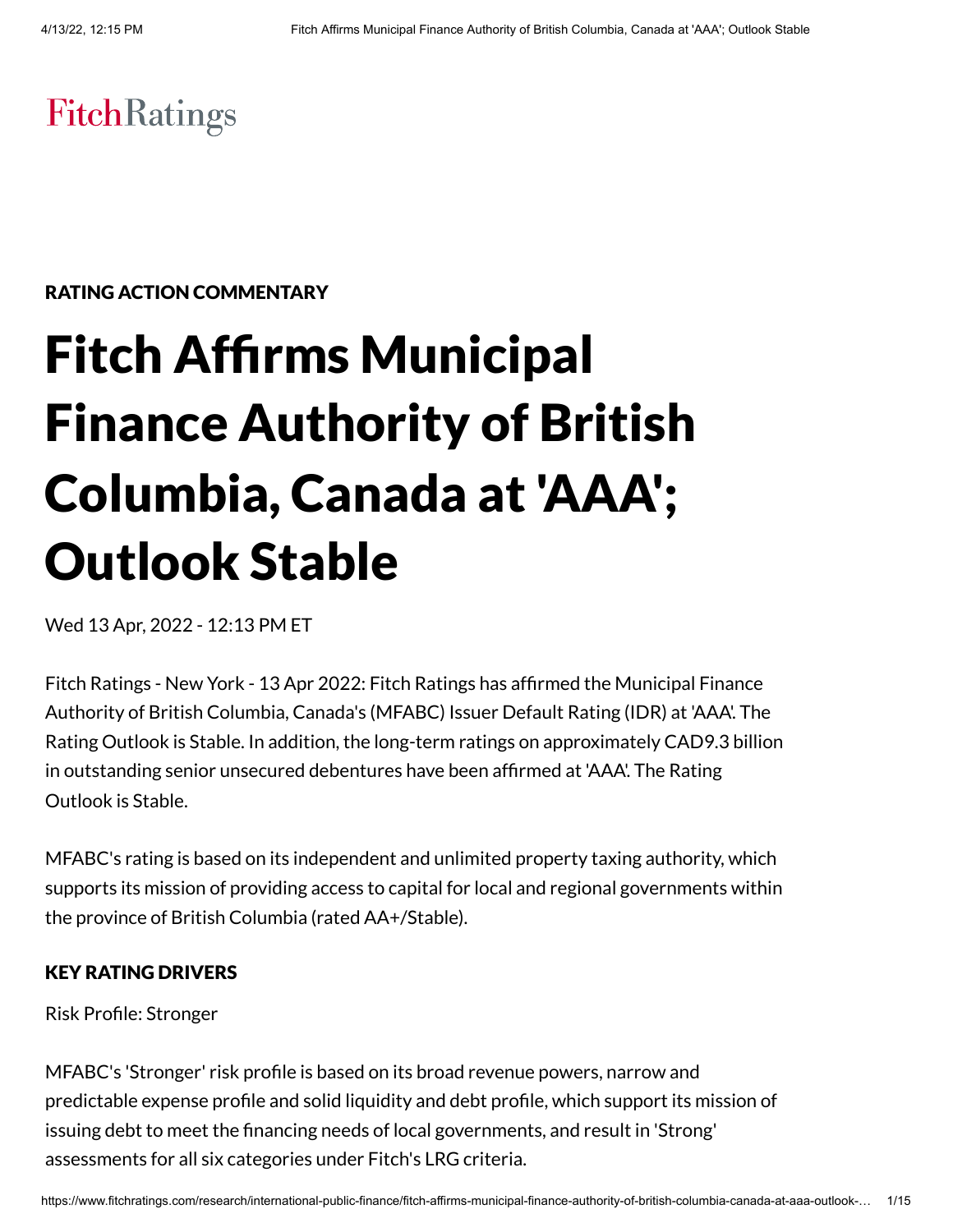Revenue Robustness: Stronger

MFABC's most important revenue source is a property tax levied on the province's massive property tax base, which is assessed at CAD2.168 trillion as of the 2022 assessment by BC Assessment, an independent provincial authority that reassesses property tax values each year. Every property owner's annual tax bill includes a nominal MFABC levy, which ensures a consistently working mechanism that allows MFABC to increase the levy if needed to address a borrower's failure to pay. MFABC's assessment generated \$440,000 in 2021.

Rapidly rising housing prices and affordability concerns in British Columbia, especially in greater Vancouver, are elevating the risk of a property market correction, particularly as interest rates rise. Although the pandemic resulted in a 2.9% dip in assessed value, in 2020, the 10-year CAGR through 2022 for the assessment roll total value has been 8.2%; this includes a 21.3% gain in the 2022 assessment.

Fitch does not view a correction in assessed values to be a material risk to MFABC's ability to levy sufficient property taxes, given the small size of the levy necessary to ensure payment of debt service compared to the total value of the provincial assessment roll. Over the long term, property market fundamentals are expected to remain strong, consistent with Fitch's view of British Columbia's economy.

Beyond the nominal levy for property tax, the largest sources of annual revenues are interest on loans to clients, which generated CAD230 million in 2021 (CAD232 million in 2020), and investment income from the portfolio of assets, mainly sinking funds, managed by MFABC, which generated CAD144 million in 2021 (CAD141 million in 2020). Total revenue stood at CAD399 million in 2021 (CAD398 million in 2020).

#### Revenue Adjustability: Stronger

The authority, through a vote of its governing board of trustees, can levy a province-wide property tax base following any draw on its debt reserve fund (DRF) if it determines that loan repayments will be insufficient to restore the DRF within a reasonable period. If the DRF is drawn down by more than 50% from its required level, MFABC is statutorily required to levy a province-wide tax to restore it. The size of the levy is limited to restoring the DRF to its required level of half of the average annual principal and interest payments on borrower loans for all regional districts and half of the average annual principal and interest payments on borrowings by districts' member municipalities. There is no other limitation on the rates the authority can levy, and no approvals are necessary from provincial or local authorities.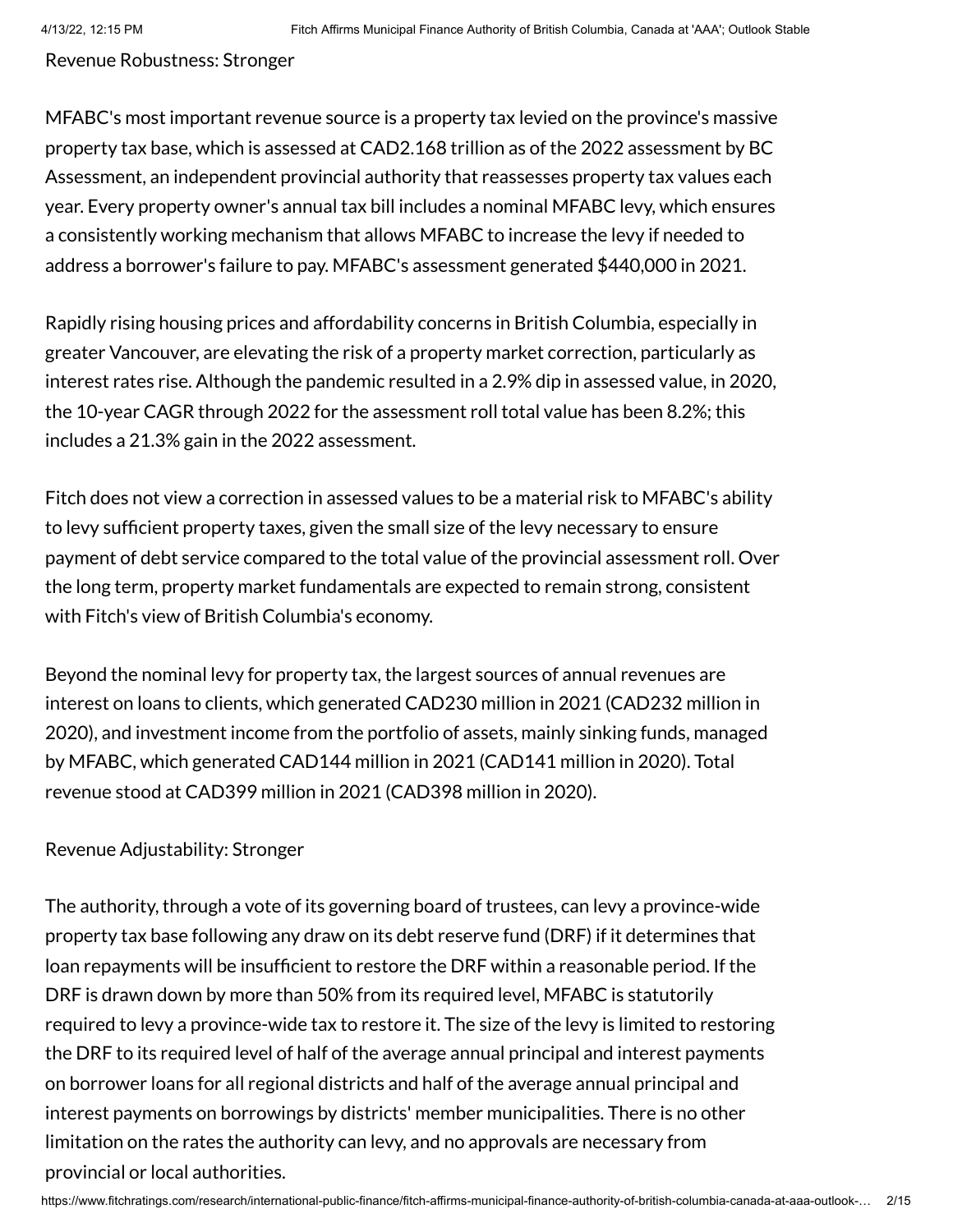Fitch believes any potential property tax levy necessary to support MFABC's obligations to bondholders will be affordable. Using 2021 tax revenue data, British Columbia's property owners paid governments just over \$9 billion. MFABC's interest on long-term debt, at \$245 million in 2021, represents only 2.7% of the total, suggesting substantial tax leeway for MFABC in the event that a default triggered the levy. Interest on MFABC's long-term debt in 2021 measures only 8 hundredths of 1 percent of household income of CAD306 billion.

Property tax rates are set in March, bills are mailed in May, and payments are due in July; MFABC receives its levy by August 1. Debenture debt service falls either in June and December, or April and October, leaving a maximum gap of nearly a year between a potential missed borrower repayment and levied property tax revenues.

British Columbia's tax base appears well-positioned to absorb any additional tax levy imposed by MFABC, if it became necessary. The provincial government estimates that for most representative taxpayers, British Columbia residents' property tax and overall tax burdens are comparable or lower than most other provinces. The province provides a detailed analysis comparing provincial tax burdens every year as part of its budget and fiscal plan.

Expenditure Sustainability: Stronger

MFABC's operating profile consists primarily of servicing market-issued debt with loan repayments from borrowing governments, managing pools of invested sinking fund and providing secondary financial services to client governments, including asset management. Rising interest rates on debt over time are passed through to borrowers in the form of higher loan repayments, insulating MFABC from interest rate risk.

MFABC provides no direct program services to citizens and does not perform capital planning or construction services. Within its narrow scope of activity, MFABC regularly runs small annual surpluses and has built a sizable strategic retention fund (SRF) at CAD102 million in 2021 (CAD95 in 2020), indicating a track record of tight control over expenditure growth.

# Expenditure Adjustability: Stronger

The authority's primary expenses for interest on debt are matched over time by incoming borrower loan repayments. Secondary services for client governments, such as pooled fund offerings and financial risk training (including cyber risk), are demand based and impose limited additional operating costs on MFABC. There is a small staff of 17.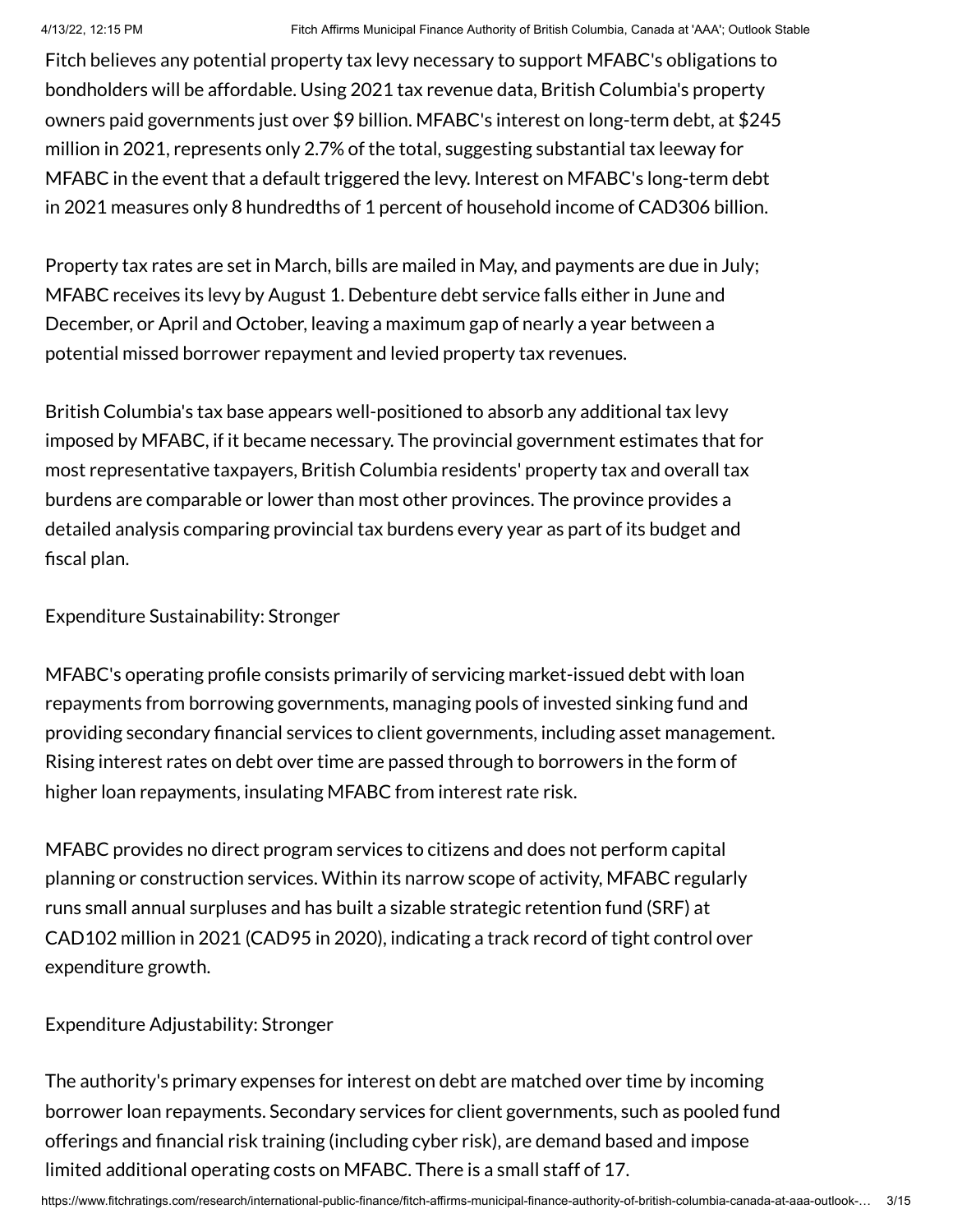Liabilities and Liquidity Robustness: Stronger

MFABC debt is issued at fixed rates and benefits from excellent access to capital markets, as demonstrated through consistently favorable spreads to provincial debt in the highly liquid Canadian domestic market. Long-term debt outstanding totals CAD9.3 billion in 2021 (CAD8.5 billion in 2020), consisting of debentures with bullet maturities typically at 5, 10 and 20 years. The weighted average maturity calculated by Fitch is between four and five years.

Commercial paper (CP) notes (not rated by Fitch) with maturities from 35 or 91 days are limited by policy to a maximum of CAD700 million as of 2021; the balance stood at CAD500 million as of December 31, 2021 (CAD610 million in 2020), the fiscal year-end; CP notes are backstopped by two Canadian chartered banks. CP notes provide liquidity to MFABC and interim financing for local governments, including for the initial phases of capital projects until taken out by long-term MFABC debentures. MFABC retains strong market access for the CP note program, implying limited rollover risk.

The authority's loan assets are matched with its debenture liabilities such that interest payments from client governments meet the annual interest obligations on debentures. Loans are fully amortized with principal payments deposited in dedicated sinking funds invested by MFABC, and used to retire debentures upon maturity. Loan maturities may extend beyond the corresponding maturities of debt issued by MFABC, although the loan rates reset to reflect the rate on refunding debt.

Borrowers are compensated for sinking funds accumulated and invested before the associated debenture matures, with the application of an actuarial reduction applied to each principal payment. The discount is covered through the earnings on sinking fund investments. The authority sets actuarial rates (between 1.75% and 5%) at the commencement of each loan and reviews it against actual investment performance.

The MFABC retains the right to adjust the actuarial assumption and has done so regularly. Earnings in excess of the actuarial rate are recorded as a surplus and are available to MFABC as liquidity until distributed to participating borrowers over the timeframe of the loan.

#### Liabilities and Liquidity Flexibility: Stronger

MFABC has considerable flexibility in managing its liquidity, with recourse to a range of internal and external sources of liquidity if needed. In the unexpected event that a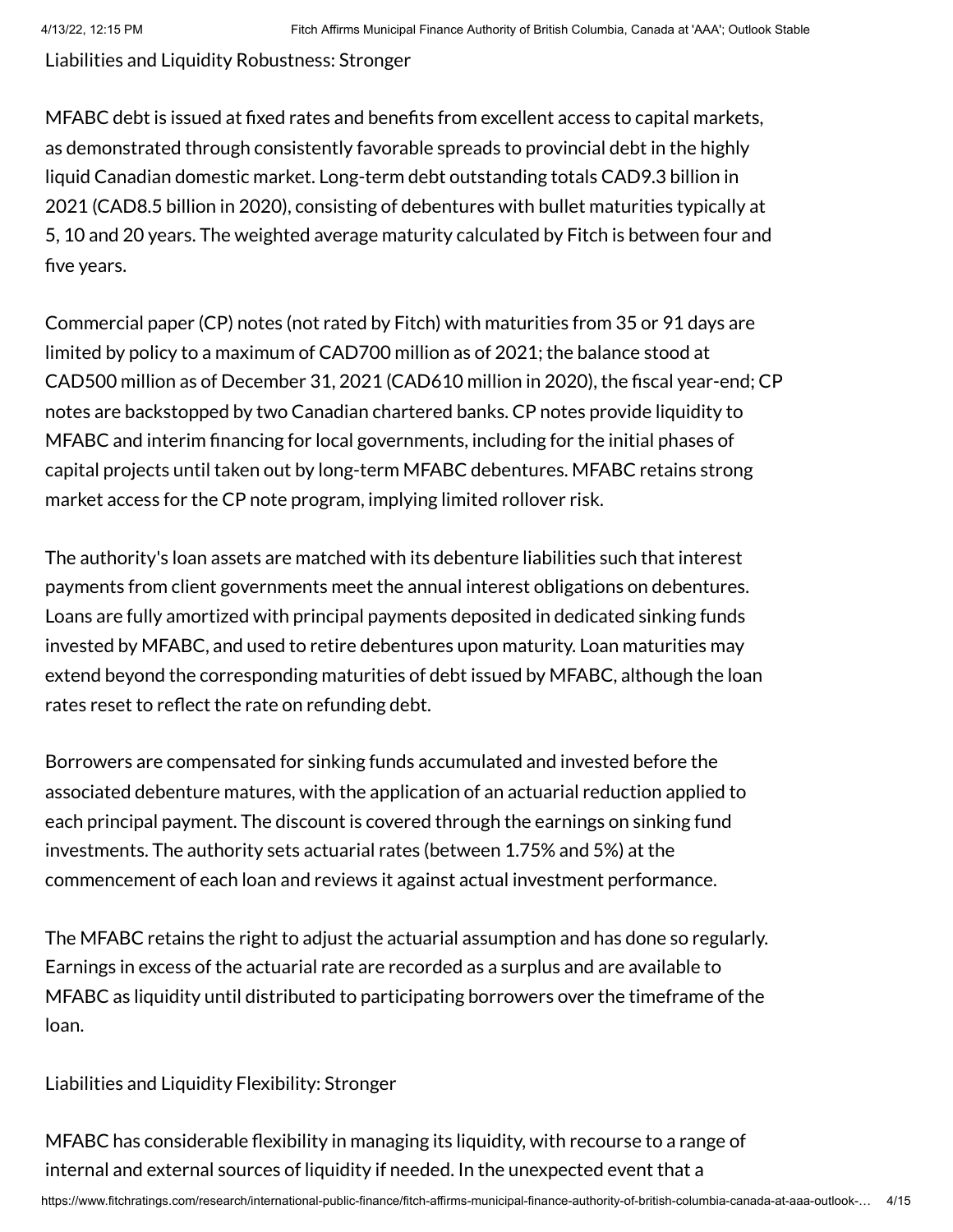borrowing government fails to make its loan payments, MFABC would cover interest first by drawing on the DRF, which held CAD123 million in 2021 (CAD120 in 2020). If the DRF is drawn on, the MFABC can unilaterally impose a property tax as described above to restore the draw; a tax must be levied if the DRF balance is drawn to less than 50% of the required level.

Beyond the DRF balance, additional sources of liquidity include the SRF, noted earlier, which held CAD102 million in 2021 (CAD95 million in 2020), and a CAD100 million revolving line of credit with Canadian Imperial Bank of Commerce (CIBC, IDR 'AA-'/Stable). Finally, MFABC can also draw against the core sinking fund balance, which stood at CAD4.3 billion in 2021 (CAD4.4 billion in 2020), equal to 46% of outstanding long-term debt.

Sinking fund assets are invested under statutory requirements that limit holdings to Canadian or provincial securities, or those guaranteed by them; securities of a local, municipal or regional government in Canada; investments guaranteed by a chartered bank; or deposits in a savings institution or non-equity or membership shares of a credit union. Statutory restrictions on the DRF are similar, except they cannot be invested in securities of Canadian local, municipal or regional governments. MFABC has developed investment policies to provide further guidance in managing DRF and SRF assets.

Maximum annual interest obligations on debentures has been less than CAD300 million for many years, indicating MFABC's resources are ample relative to potential interest demands. Short-term CP notes, which are also a source of liquidity, totaled CAD500 million in 2021 (CAD610 million in 2020); CAD3.9 billion was issued during the year.

The policy cap on CP notes is CAD700 million; this level is down from CAD1.25 billion in 2020, when the cap was increased to address possible liquidity needs during the pandemic. To backstop the CP note program, MFABC has two dedicated lines of credit of CAD175 million each with CIBC and National Bank of Canada (NBC, IDR 'A+'/Stable), respectively, together providing 50% of the current CP program size.

Debt Sustainability:

#### aaa category

The 'aaa' category debt sustainability assessment is based on the criteria variation, under which internal liquidity combined with the unlimited taxing power of MFABC provides substantial protection in a scenario in which borrowers fail to pay interest. Fitch views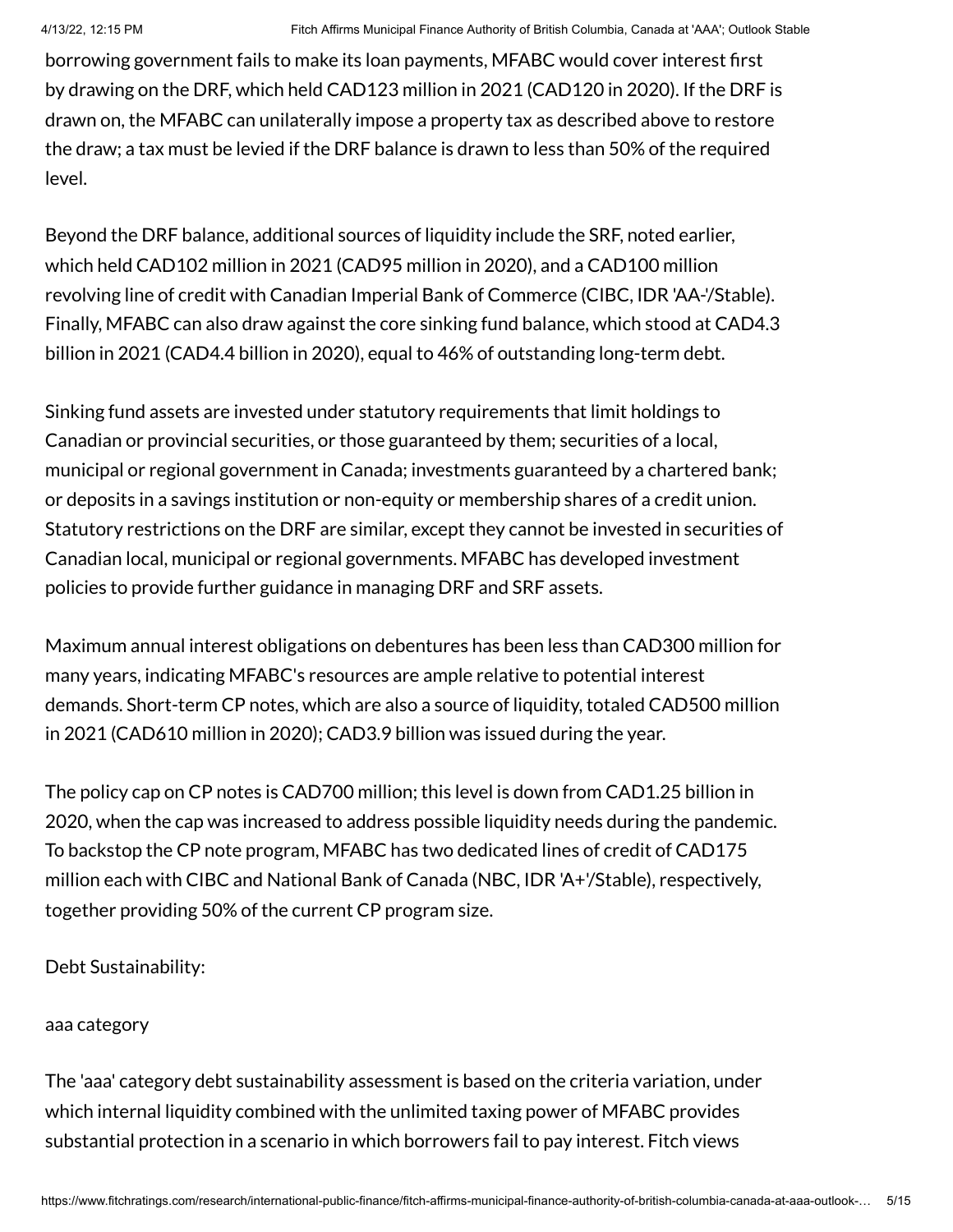MFABC as a 'Type B' LRG under its criteria, reflecting its taxation powers but limited operating mission as authorized by the province.

Under the rating case projection through 2026 that assumes the pledge of province-wide property taxes is triggered, the payback ratio (net adjusted debt/operating balance) gradually falls to near 1x. The synthetic debt service coverage ratio (operating balance-to-a mortgage like payoff of debt service) rises to 8.2x. Both ratios suggest a 'aaa' assessment. The fiscal debt burden (net adjusted debt/operating revenue) remains weak through the period, although is not as relevant to the overall assessment given the matched nature of MFABC's liabilities and assets over time.

#### DERIVATION SUMMARY

MFABC's ample sources of liquidity available to support its obligations until taxes are levied and collected support a Risk Profile that Fitch assesses as 'Stronger', and robust debt sustainability metrics in Fitch's through-the-cycle scenario analysis. Within the broad constitutional and statutory framework of Canadian LRGs, the authority functions autonomously; its liquidity and debt needs are not supported by the province.

The analysis supporting MFABC's 'AAA' rating includes a variation from the International Local and Regional Governments (LRG) Rating Criteria dated Sept. 3, 2021. A variation was made to the debt sustainability because the statutory requirement to levy an unlimited property tax on a broad economic base to restore draws on the authority's debt reserve fund, and the matched nature of the MFABC's long-term debentures by loans made to borrower governments.

These factors result in MFABC adjusting its financial performance in a manner that offsets potential stresses imposed by Fitch under the rating case, a scenario that is not anticipated in determining the rating case scenario that underlies the debt sustainability assessment. The variation provides a means to assess the likely trajectory of financial metrics given these factors.

#### KEY ASSUMPTIONS

Qualitative Assumptions

Risk Profile: Stronger

Revenue Robustness: Stronger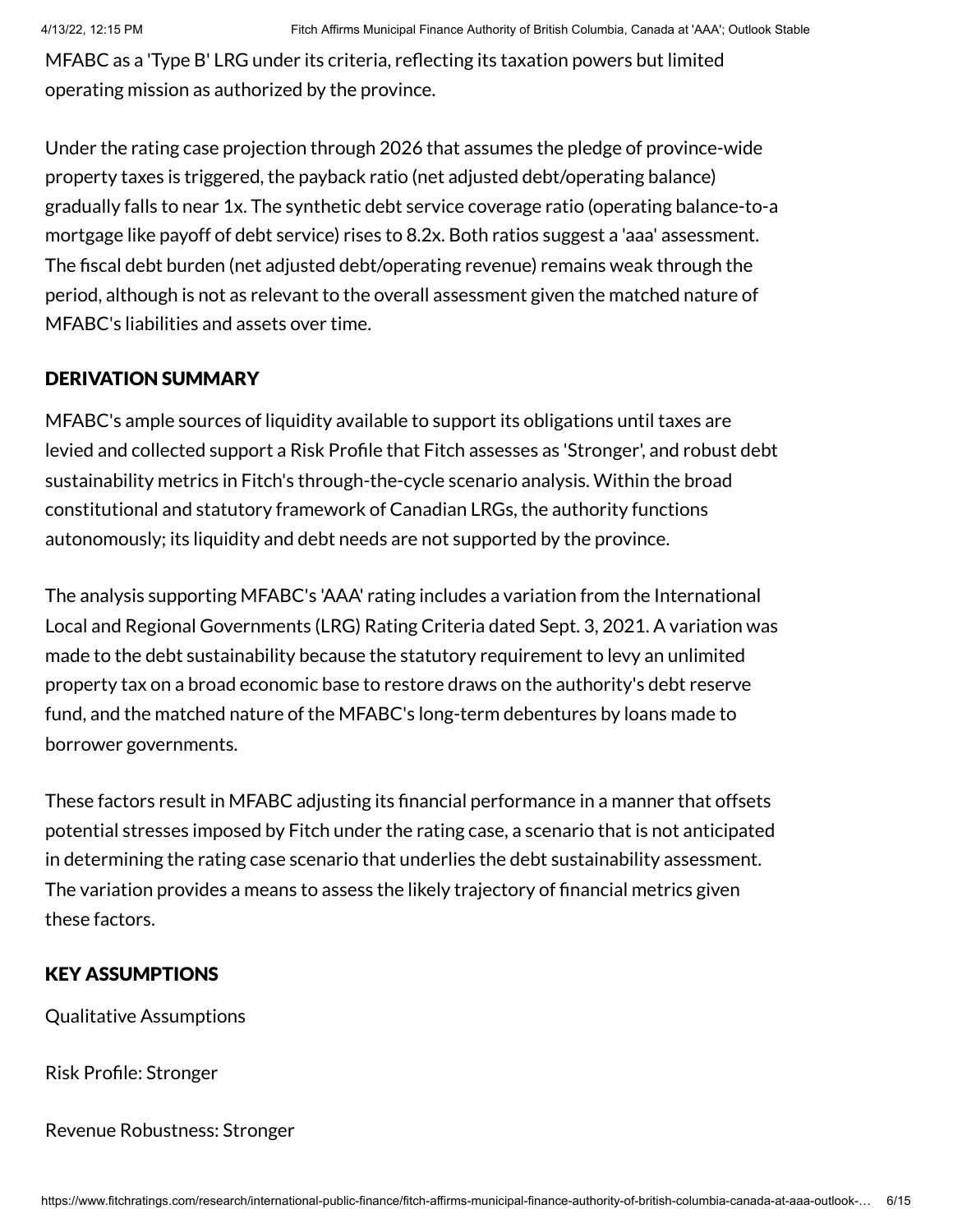Revenue Adjustability: Stronger

Expenditure Sustainability: Stronger

Expenditure Adjustability: Stronger

Liabilities and Liquidity Robustness: Stronger

Liabilities and Liquidity Flexibility: Stronger

Debt Sustainability: aaa

Budget Loans (Notches): N/A

Ad-Hoc Support (Notches): N/A

Asymmetric Risks (Notches): N/A

Rating Cap: N/A

Rating Floor: N/A

Quantitative assumptions - Issuer Specific

Fitch's rating case is a "through-the-cycle" scenario, which incorporates a combination of revenue, cost and financial risk stresses. It is based on 2017-2021 audited figures and 2022-2026 projected ratios. The key assumptions include the following:

For the 2022-2026 projection period, economic forecast data is based on the spring 2022 federal budget, Fitch's March 2022 Global Economic Outlook, British Columbia's 2022 budget forecast, and information from MFABC.

The base case assumes that MFABC's cost of debt rises in step with federal budget expectations for 10-year government bond rates. Long-term debt increases at the low end of MFA's forecast range in 2022 and 2023, before rising thereafter at nominal GDP. Shortterm debt remains at the 2021 actual level.

The rating case assumes more conservative economic growth and assumes that MFABC's cost of debt rises in step with Fitch's expectation for increases in Canada's policy rates.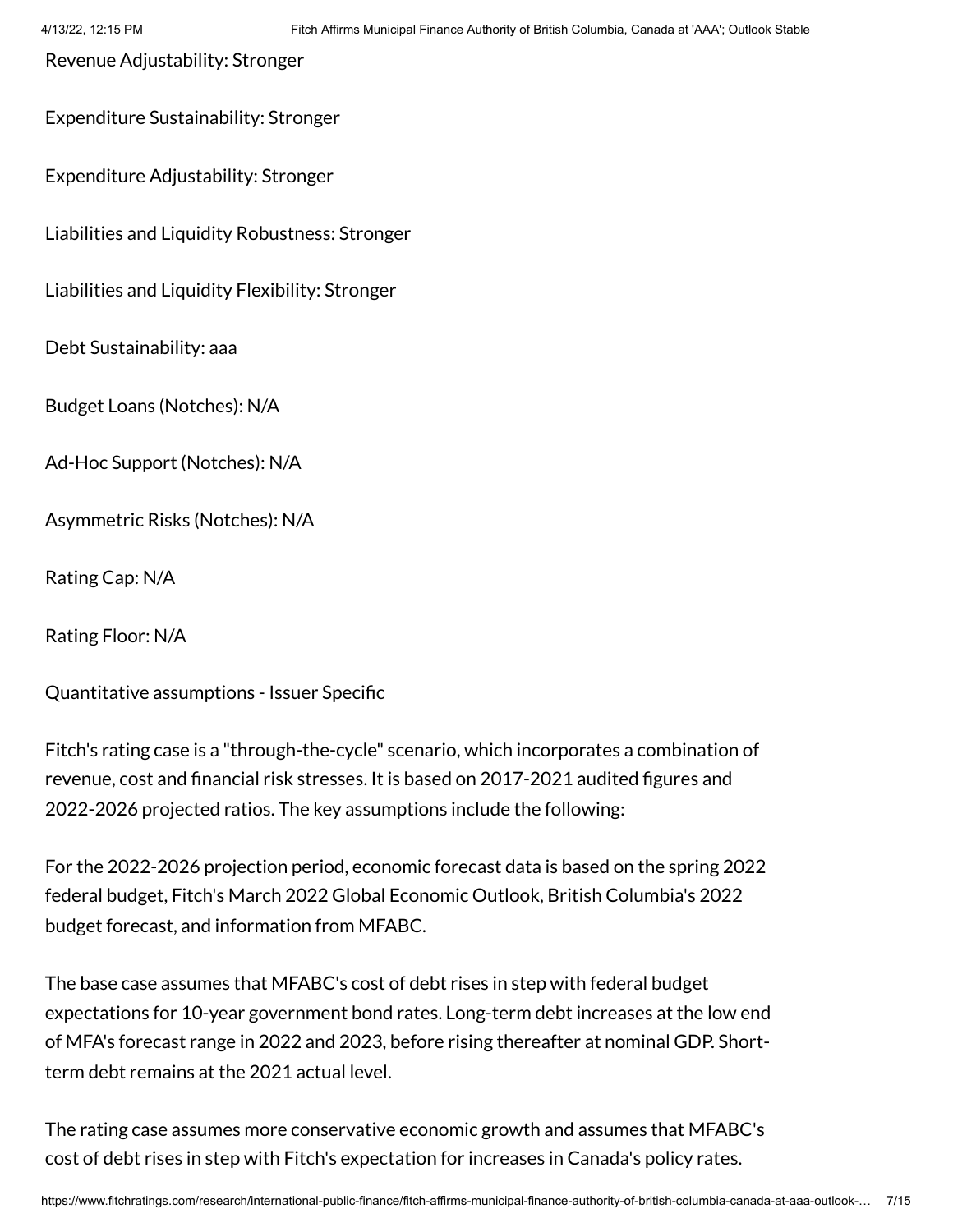Long-term debt increases at the high end of MFA's forecast range in 2022 and 2023, before rising thereafter at nominal GDP. Short-term debt outstanding remains at the 2021 policy cap.

Both the base and rating cases assume investment income and loan interest is based on the cost of debt, and loans to clients represent about 58% of outstanding long-term debt, approximating the level over the 2017-2021 period.

The rating case additionally assumes that property tax revenue provision is triggered at a level sufficient to ensure all interest payments on all bonds, including those necessary to refund short-term debt, a scenario far more severe than expected under a rating case but otherwise illustrating the essentially unlimited nature of MFABC's taxing authority. This adjustment skews the results of the rating case metrics relative to historical metrics, but reflects a more complete picture of MFABC's ability to withstand the disruptions of a typical economic cycle.

# RATING SENSITIVITIES

Factors that could, individually or collectively, lead to positive rating action/upgrade:

--Not applicable for a 'AAA' rating.

Factors that could, individually or collectively, lead to negative rating action/downgrade:

--Unrestricted Liquidity Levels: Erosion of ample unrestricted liquidity at least equal to one year of debt service, in the form of cash, cash equivalents and credit facilities from highlyrated counterparties, sufficient to bridge the time between a borrower's failure to pay and the receipt of MFABC tax levies.

--Taxing Power and Economic Base: Any change in the robust institutional framework, including to the authority's independent and unlimited taxing power, or a structural shift in the long-term growth trajectory of British Columbia's economy and MFABC's property tax base could affect the credit quality.

# BEST/WORST CASE RATING SCENARIO

International scale credit ratings of Sovereigns, Public Finance and Infrastructure issuers have a best-case rating upgrade scenario (defined as the 99th percentile of rating transitions, measured in a positive direction) of three notches over a three-year rating horizon; and a worst-case rating downgrade scenario (defined as the 99th percentile of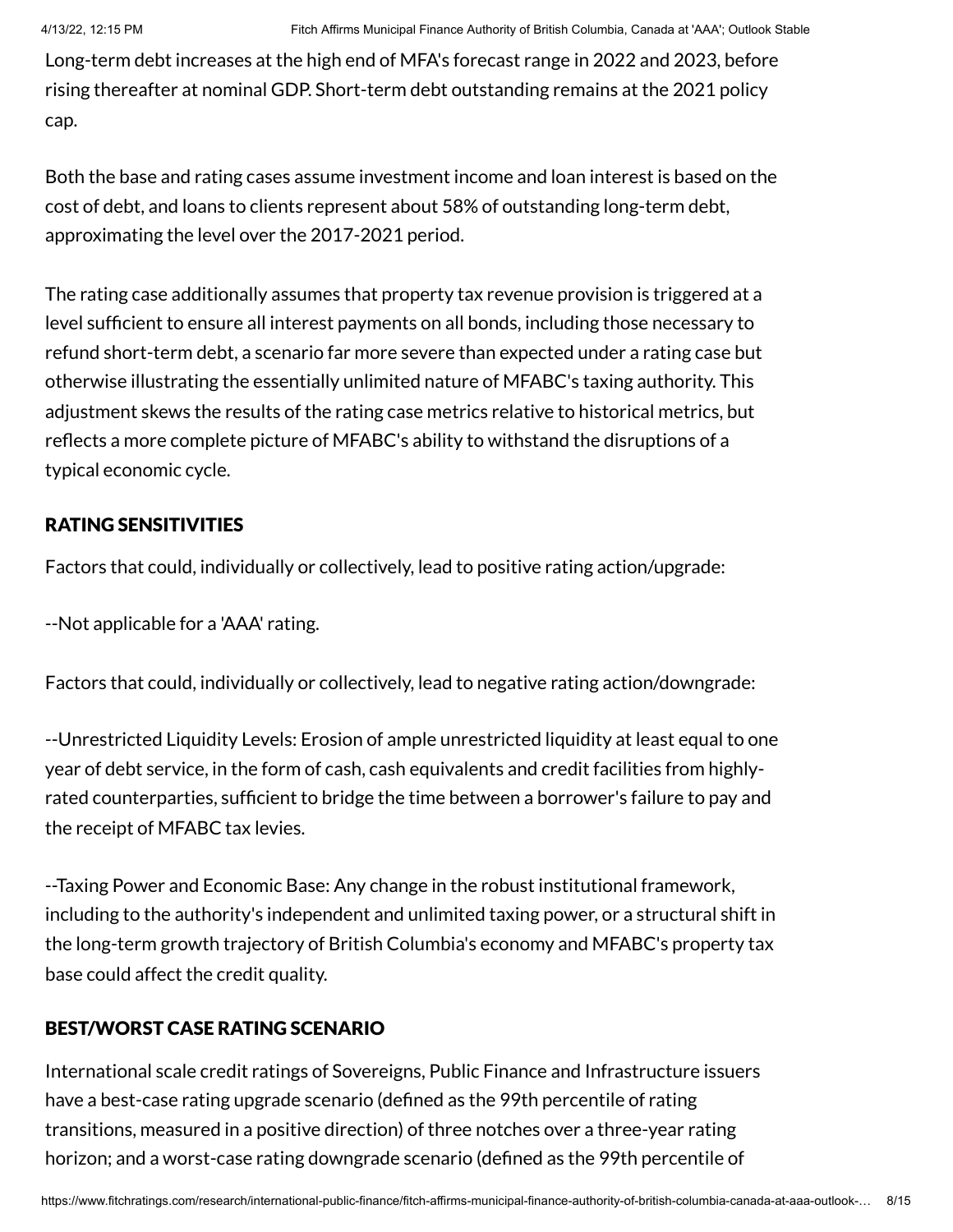rating transitions, measured in a negative direction) of three notches over three years. The complete span of best- and worst-case scenario credit ratings for all rating categories ranges from 'AAA' to 'D'. Best- and worst-case scenario credit ratings are based on historical performance. For more information about the methodology used to determine sectorspecific best- and worst-case scenario credit ratings, visit [https://www.fitchratings.com/site/re/10111579.](https://www.fitchratings.com/site/re/10111579)

#### LIQUIDITY AND DEBT STRUCTURE

MFABC's direct debt is used solely to fund loans to borrower governments. While direct debt is forecast to increase in the rating case, which is similar to the base case and the authority's projections for 2022 and 2023, it will be matched with borrower loans, with debt service and loan payment dates and amounts also aligned.

Loans outstanding, both long- and short-term, typically represent a 55%-58% of outstanding debt, with the balance consisting of investments, typically accumulated sinking fund deposits and earnings. Loan terms often exceed the maturity of associated debt, with loan repayments subject to reset when maturing debt is refunded.

Under Fitch's calculation, direct debt stood at CAD9.8 billion in 2021, consisting of CAD9.3 billion in long-term debentures and CAD500 million in short-term CP notes at year-end. Net adjusted debt stands at just under CAD5 billion, after netting CAD4.8 billion in cash, cash equivalents, and investments, chiefly the sinking funds noted above. MFABC has no contingent liabilities.

#### ISSUER PROFILE

Created in 1970, MFABC is the authorized borrower for most municipalities and regional districts in the Province of British Columbia. MFABC provides loans to local and regional governments primarily for capital purposes and issues long-term debentures to fund those loans. While borrowers' loan repayments support MFABC's debt service, the failure to pay by a borrower triggers a requirement that MFABC levy a province-wide property tax to support debt repayment. Over MFABC's 52-year history there have been no instances of local government failure to repay loans. More recently, pandemic disruptions in 2020-2021 and the severe fires and floods in 2021 in the province's interior had no impact on MFABC.

MFABC is governed by regional governments in the province. While authorized under provincial law, MFABC operates autonomously, its financial statements and debts are not consolidated with the province's, and there is no provincial guarantee of MFABC borrowing. MFABC benefits from a strict system of oversight of local governments by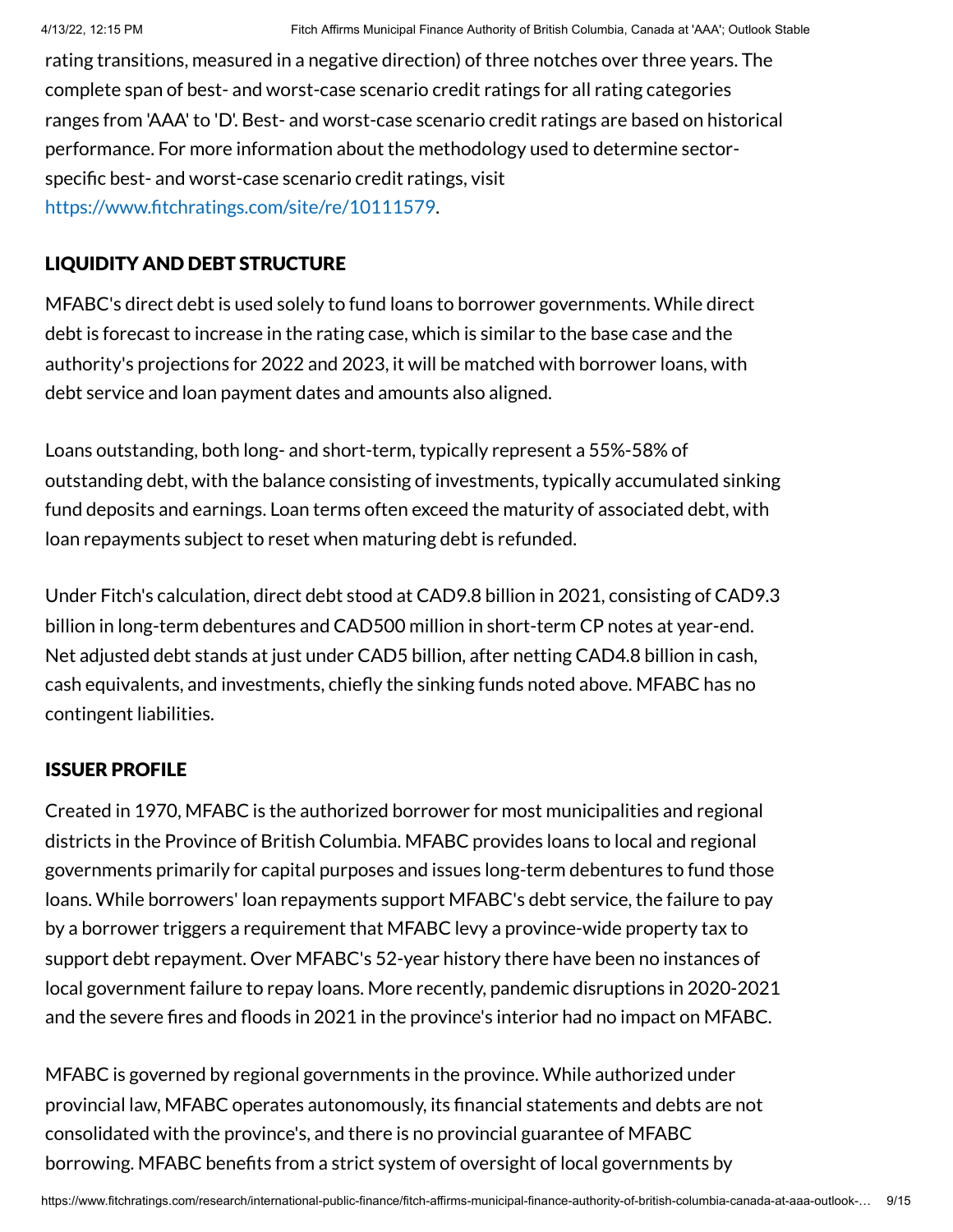British Columbia. Local governments may not budget for deficits, have broad operating flexibility to adjust their finances, and are subject to borrowing limits that include capping principal and interest at 25% of recurring revenues and requiring voter, regional government and MFABC approval for new issuance.

# REFERENCES FOR SUBSTANTIALLY MATERIAL SOURCE CITED AS KEY DRIVER OF RATING

The principal sources of information used in the analysis are described in the Applicable Criteria.

## ESG CONSIDERATIONS

Unless otherwise disclosed in this section, the highest level of ESG credit relevance is a score of '3'. This means ESG issues are credit-neutral or have only a minimal credit impact on the entity, either due to their nature or the way in which they are being managed by the entity. For more information on Fitch's ESG Relevance Scores, visit [www.fitchratings.com/esg.](http://www.fitchratings.com/esg)

## RATING ACTIONS

| ENTITY/DEBT $\div$                                           | RATING $\div$                                          | <b>PRIOR <math>\div</math></b>         |
|--------------------------------------------------------------|--------------------------------------------------------|----------------------------------------|
| <b>Municipal Finance</b><br>Authority of British<br>Columbia | <b>AAA Rating Outlook Stable</b><br>LT IDR<br>Affirmed | <b>AAA Rating</b><br>Outlook<br>Stable |
| senior unsecured                                             | Affirmed<br>LT<br>AAA                                  | AAA                                    |

#### VIEW ADDITIONAL RATING DETAILS

## FITCH RATINGS ANALYSTS

**Douglas Offerman** Senior Director Primary Rating Analyst +1 212 908 0889 douglas.offerman@fitchratings.com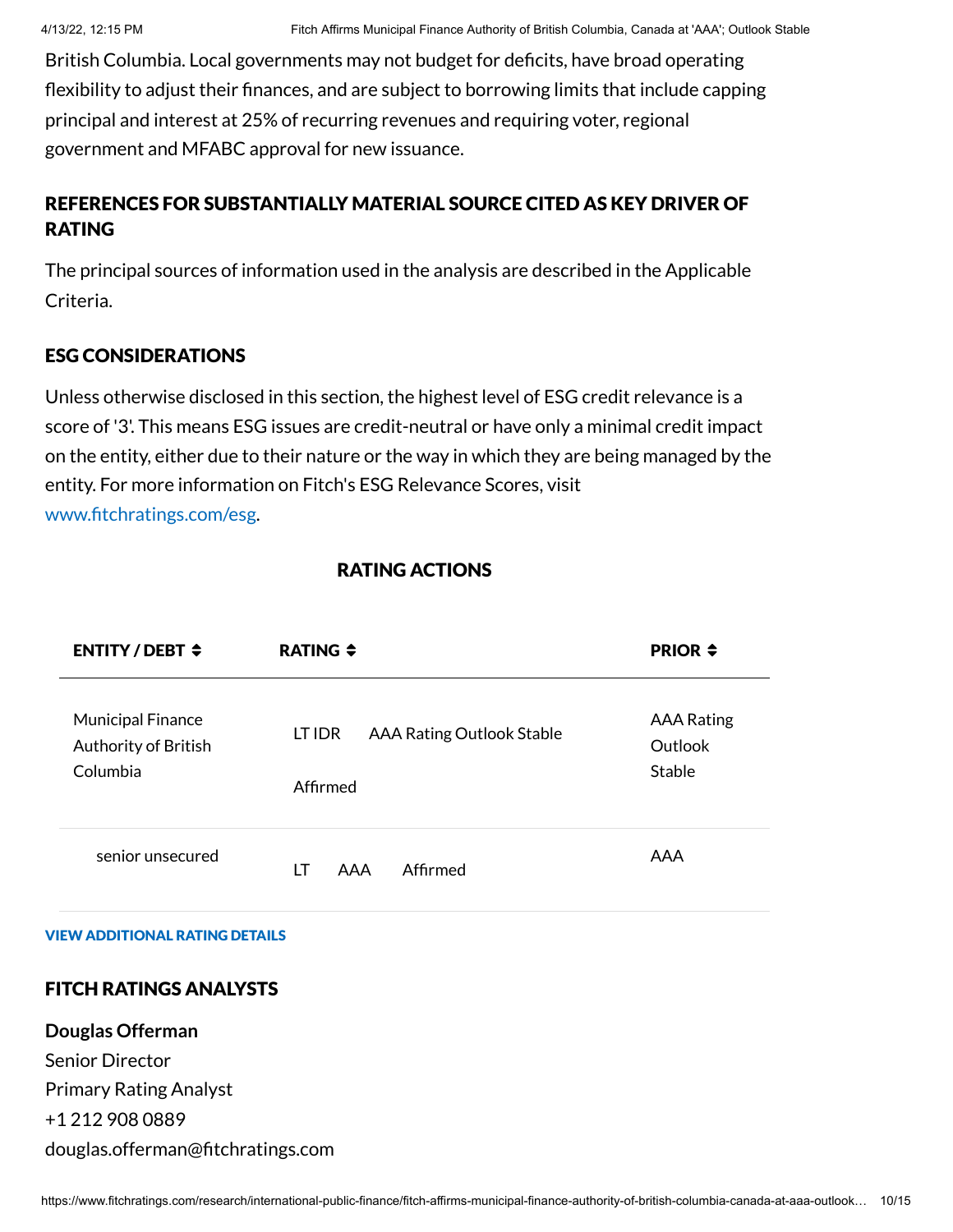Fitch Ratings, Inc. Hearst Tower 300 W. 57th Street New York, NY 10019

**Eric Kim** Senior Director Secondary Rating Analyst +1 212 908 0241 eric.kim@fitchratings.com

**Nicolas Painvin** Managing Director Committee Chairperson +33 1 44 29 91 28 nicolas.painvin@fitchratings.com

# MEDIA CONTACTS

**Sandro Scenga** New York +1 212 908 0278 sandro.scenga@thefitchgroup.com

Additional information is available on [www.fitchratings.com](http://www.fitchratings.com/)

## PARTICIPATION STATUS

The rated entity (and/or its agents) or, in the case of structured finance, one or more of the transaction parties participated in the rating process except that the following issuer(s), if any, did not participate in the rating process, or provide additional information, beyond the issuer's available public disclosure.

# APPLICABLE CRITERIA

International Local and Regional [Governments Rating](https://www.fitchratings.com/research/international-public-finance/international-local-regional-governments-rating-criteria-03-09-2021) Criteria (pub. 03 Sep 2021) (including rating assumption sensitivity)

# ADDITIONAL DISCLOSURES

[Dodd-Frank](https://www.fitchratings.com/research/international-public-finance/fitch-affirms-municipal-finance-authority-of-british-columbia-canada-at-aaa-outlook-stable-13-04-2022/dodd-frank-disclosure) Rating Information Disclosure Form

#### Solicitation Status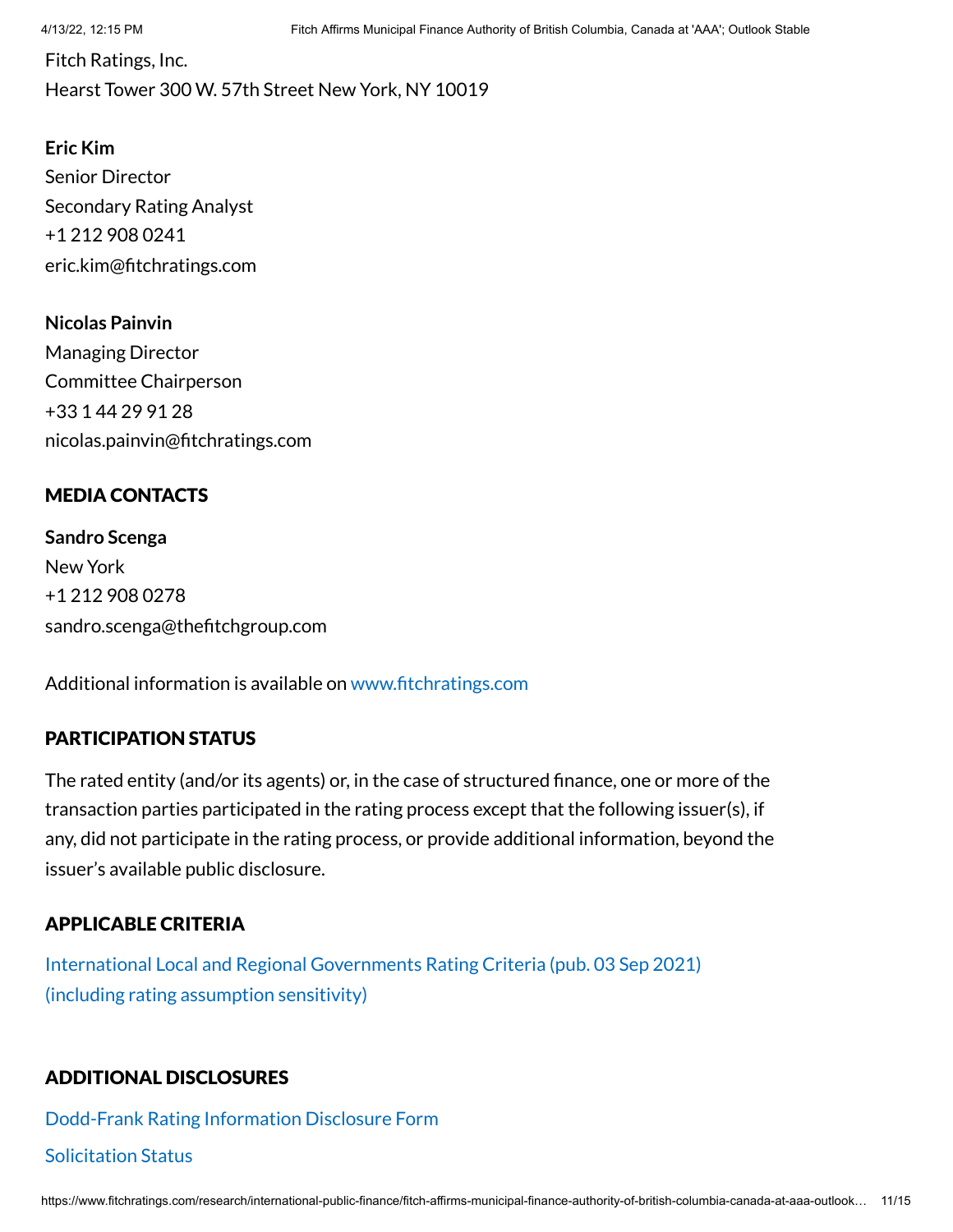[Endorsement](#page-13-0) Policy

#### ENDORSEMENT STATUS

Municipal Finance Authority of British Columbia EU Endorsed, UK Endorsed

#### DISCLAIMER & DISCLOSURES

All Fitch Ratings (Fitch) credit ratings are subject to certain limitations and disclaimers. Please read these limitations and disclaimers by following this link: [https://www.fitchratings.com/understandingcreditratings](https://www.fitchratings.com/UNDERSTANDINGCREDITRATINGS). In addition, the following [https://www.fitchratings.com/rating-definitions-document](https://www.fitchratings.com/RATING-DEFINITIONS-DOCUMENT) details Fitch's rating definitions for each rating scale and rating categories, including definitions relating to default. Published ratings, criteria, and methodologies are available from this site at all times. Fitch's code of conduct, confidentiality, conflicts of interest, affiliate firewall, compliance, and other relevant policies and procedures are also available from the Code of Conduct section of this site. Directors and shareholders'™ relevant interests are available at [https://www.fitchratings.com/site/regulatory.](https://www.fitchratings.com/SITE/REGULATORY) Fitch may have provided another permissible or ancillary service to the rated entity or its related third parties. Details of permissible or ancillary service(s) for which the lead analyst is based in an ESMA- or FCA-registered Fitch Ratings company (or branch of such a company) can be found on the entity summary page for this issuer on the Fitch Ratings website.

In issuing and maintaining its ratings and in making other reports (including forecast information), Fitch relies on factual information it receives from issuers and underwriters and from other sources Fitch believes to be credible. Fitch conducts a reasonable investigation of the factual information relied upon by it in accordance with its ratings methodology, and obtains reasonable verification of that information from independent sources, to the extent such sources are available for a given security or in a given jurisdiction. The manner of Fitch's factual investigation and the scope of the third-party verification it obtains will vary depending on the nature of the rated security and its issuer, the requirements and practices in the jurisdiction in which the rated security is offered and sold and/or the issuer is located, the availability and nature of relevant public information, access to the management of the issuer and its advisers, the availability of pre-existing third-party verifications such as audit reports, agreed-upon procedures letters, appraisals, actuarial reports, engineering reports, legal opinions and other reports provided by third parties, the availability of independent and competent third- party verification sources with respect to the particular security or in the particular jurisdiction of the issuer, and a variety of other factors. Users of Fitch's ratings and reports should understand that neither an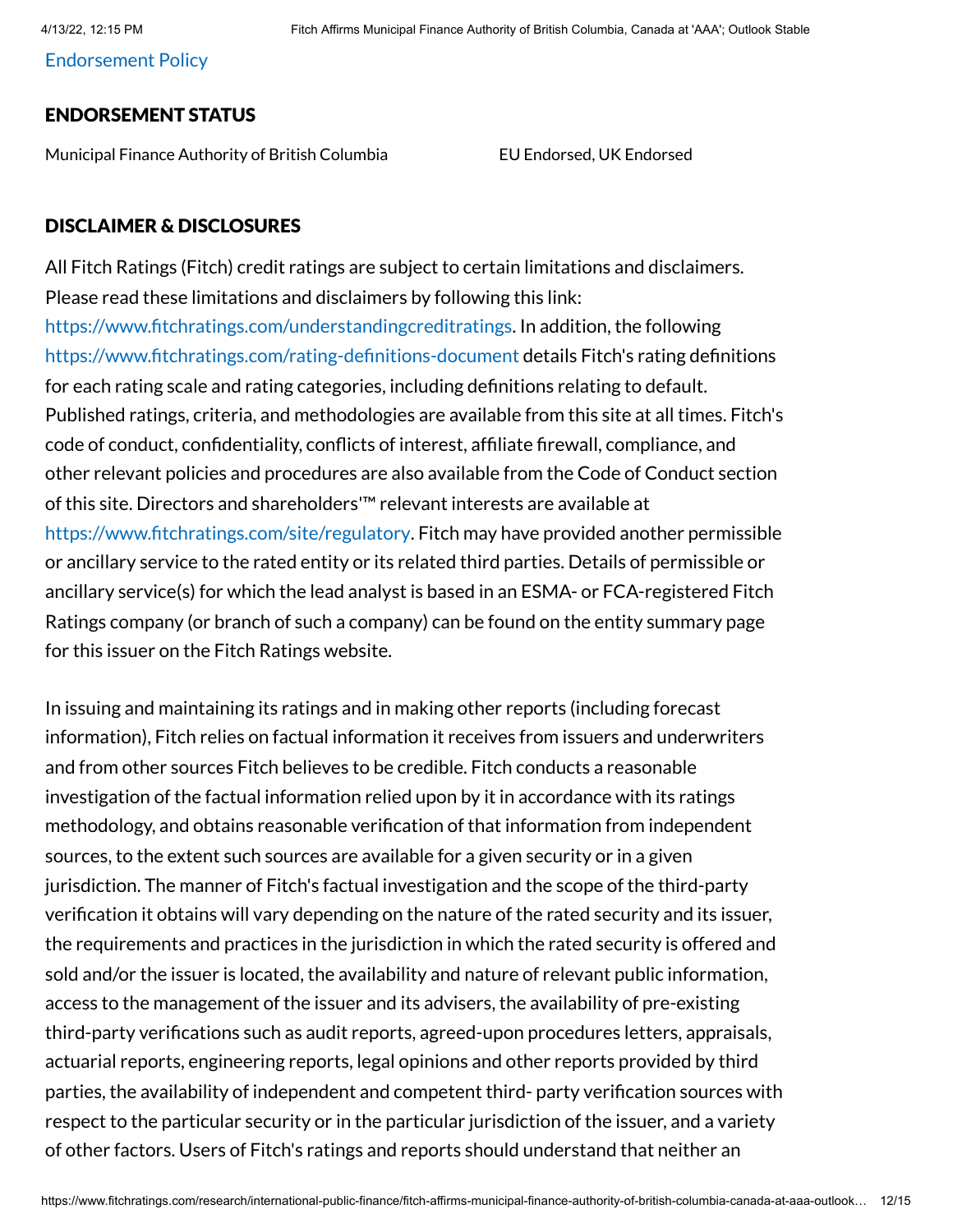enhanced factual investigation nor any third-party verification can ensure that all of the information Fitch relies on in connection with a rating or a report will be acc+u+rate and complete. Ultimately, the issuer and its advisers are responsible for the accuracy of the information they provide to Fitch and to the market in offering documents and other reports. In issuing its ratings and its reports, Fitch must rely on the work of experts, including independent auditors with respect to financial statements and attorneys with respect to legal and tax matters. Further, ratings and forecasts of financial and other information are inherently forward-looking and embody assumptions and predictions about future events that by their nature cannot be verified as facts. As a result, despite any verification of current facts, ratings and forecasts can be affected by future events or conditions that were not anticipated at the time a rating or forecast was issued or affirmed.

The information in this report is provided "as is" without any representation or warranty of any kind, and Fitch does not represent or warrant that the report or any of its contents will meet any of the requirements of a recipient of the report. A Fitch rating is an opinion as to the creditworthiness of a security. This opinion and reports made by Fitch are based on established criteria and methodologies that Fitch is continuously evaluating and updating. Therefore, ratings and reports are the collective work product of Fitch and no individual, or group of individuals, is solely responsible for a rating or a report. The rating does not address the risk of loss due to risks other than credit risk, unless such risk is specifically mentioned. Fitch is not engaged in the offer or sale of any security. All Fitch reports have shared authorship. Individuals identified in a Fitch report were involved in, but are not solely responsible for, the opinions stated therein. The individuals are named for contact purposes only. A report providing a Fitch rating is neither a prospectus nor a substitute for the information assembled, verified and presented to investors by the issuer and its agents in connection with the sale of the securities. Ratings may be changed or withdrawn at any time for any reason in the sole discretion of Fitch. Fitch does not provide investment advice of any sort. Ratings are not a recommendation to buy, sell, or hold any security. Ratings do not comment on the adequacy of market price, the suitability of any security for a particular investor, or the tax-exempt nature or taxability of payments made in respect to any security. Fitch receives fees from issuers, insurers, guarantors, other obligors, and underwriters for rating securities. Such fees generally vary from US\$1,000 to US\$750,000 (or the applicable currency equivalent) per issue. In certain cases, Fitch will rate all or a number of issues issued by a particular issuer, or insured or guaranteed by a particular insurer or guarantor, for a single annual fee. Such fees are expected to vary from US\$10,000 to US\$1,500,000 (or the applicable currency equivalent). The assignment, publication, or dissemination of a rating by Fitch shall not constitute a consent by Fitch to use its name as an expert in connection with any registration statement filed under the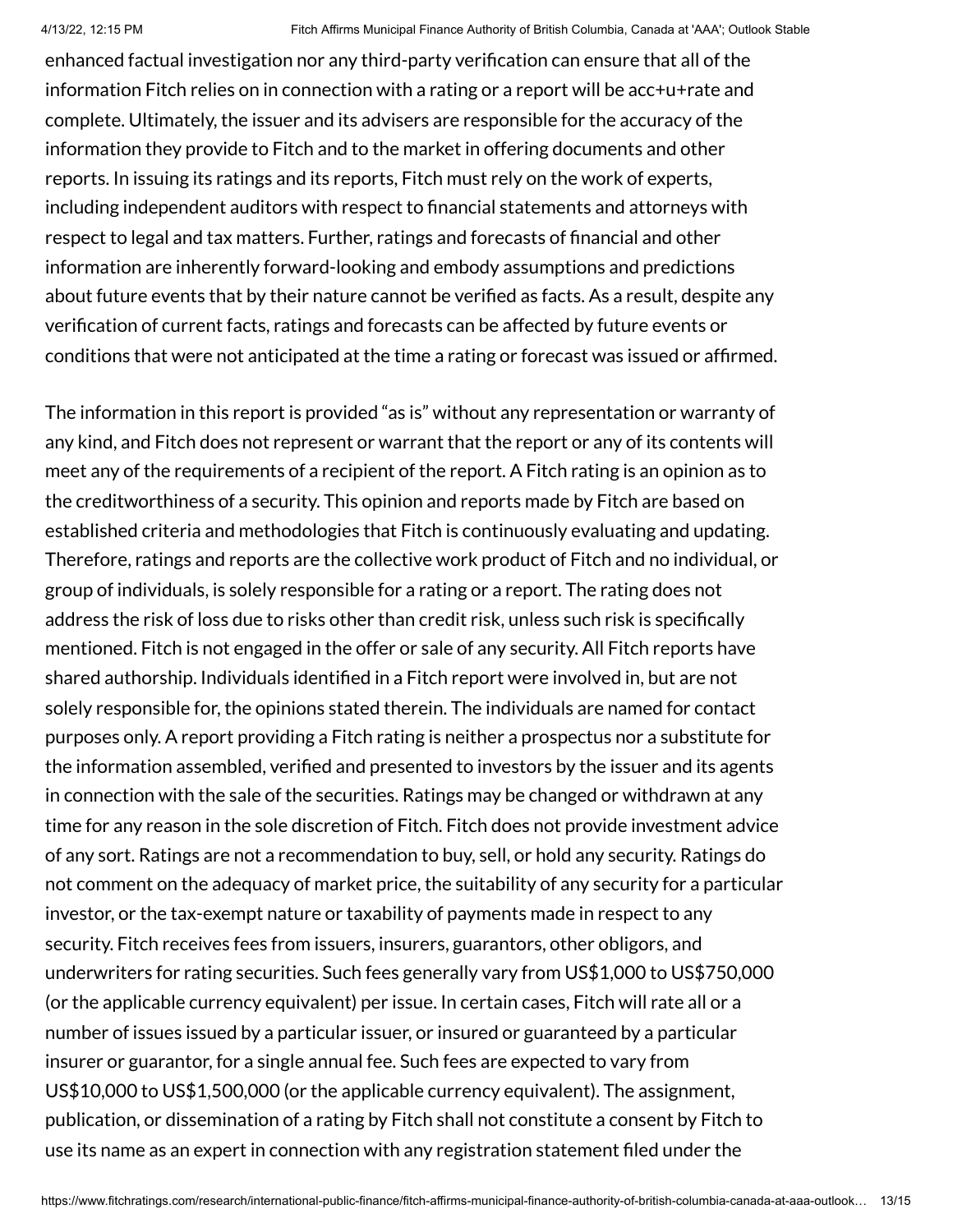United States securities laws, the Financial Services and Markets Act of 2000 of the United Kingdom, or the securities laws of any particular jurisdiction. Due to the relative efficiency of electronic publishing and distribution, Fitch research may be available to electronic subscribers up to three days earlier than to print subscribers.

For Australia, New Zealand, Taiwan and South Korea only: Fitch Australia Pty Ltd holds an Australian financial services license (AFS license no. 337123) which authorizes it to provide credit ratings to wholesale clients only. Credit ratings information published by Fitch is not intended to be used by persons who are retail clients within the meaning of the Corporations Act 2001.

Fitch Ratings, Inc. is registered with the U.S. Securities and Exchange Commission as a Nationally Recognized Statistical Rating Organization (the "NRSRO"). While certain of the NRSRO's credit rating subsidiaries are listed on Item 3 of Form NRSRO and as such are authorized to issue credit ratings on behalf of the NRSRO (see [https://www.fitchratings.com/site/regulatory\)](https://www.fitchratings.com/site/regulatory), other credit rating subsidiaries are not listed on Form NRSRO (the "non-NRSROs") and therefore credit ratings issued by those subsidiaries are not issued on behalf of the NRSRO. However, non-NRSRO personnel may participate in determining credit ratings issued by or on behalf of the NRSRO.

Copyright © 2022 by Fitch Ratings, Inc., Fitch Ratings Ltd. and its subsidiaries. 33 Whitehall Street, NY, NY 10004. Telephone: 1-800-753-4824, (212) 908-0500. Fax: (212) 480-4435. Reproduction or retransmission in whole or in part is prohibited except by permission. All rights reserved.

#### READ LESS

#### SOLICITATION STATUS

The ratings above were solicited and assigned or maintained by Fitch at the request of the rated entity/issuer or a related third party. Any exceptions follow below.

# <span id="page-13-0"></span>ENDORSEMENT POLICY

Fitch's international credit ratings produced outside the EU or the UK, as the case may be, are endorsed for use by regulated entities within the EU or the UK, respectively, for regulatory purposes, pursuant to the terms of the EU CRA Regulation or the UK Credit Rating Agencies (Amendment etc.) (EU Exit) Regulations 2019, as the case may be. Fitch's approach to endorsement in the EU and the UK can be found on Fitch's [Regulatory](https://www.fitchratings.com/regulatory) Affairs page on Fitch's website. The endorsement status of international credit ratings is provided within the entity summary page for each rated entity and in the transaction detail pages for